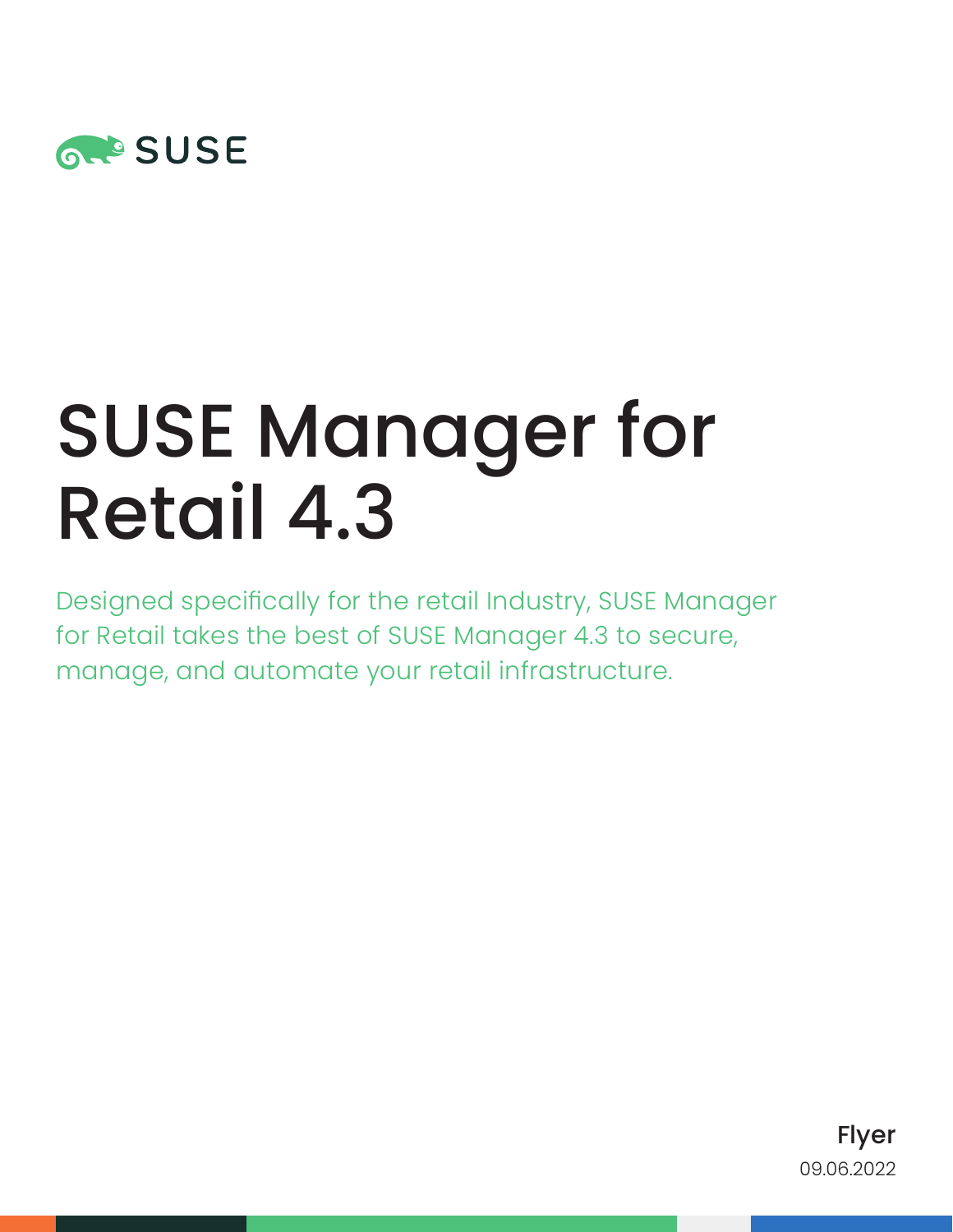

SUSE Manager for Retail is designed to help you reduce costs, optimize operations, and ensure compliance across your retail IT infrastructure while reducing complexity and regaining control.

Built on SUSE Manager 4.3, SUSE Manager for Retail provides the security, control and monitoring you need whether you are running 10 POS systems in one store or 600 POS systems in 1600 stores.

This release of SUSE Manager for Retail focuses on improved image management for complete, centralized control and re-architecture of the Retail Branch Server to accommodate the most resource constrained environments.

### Improved image management giving you centralized control

SUSE Manager for Retail 4.3 provides the ability for you to perform actions centrally on the entire portfolio or any subset cho-

sen. With this release of SUSE Manager for Retail, we use the name and version from the Kiwi config file, with each revision being increased on each build. The build files are referenced in the SUSE Manager database but are deleted with each new image entry. The final image is stored in the database as a salt minion, which is visible in the user interface.

Now sending a new image to all of your stores can be done centrally from a single console. And when all the registers in that store come online, they are registered to the SUSE Manager server letting you perform any action on them.

This gives you total control of your entire portfolio from a central location.

#### Future-proofing the store by rearchitecting the Retail Branch Server

Retail stores are often resource constrained. They simply do not have the

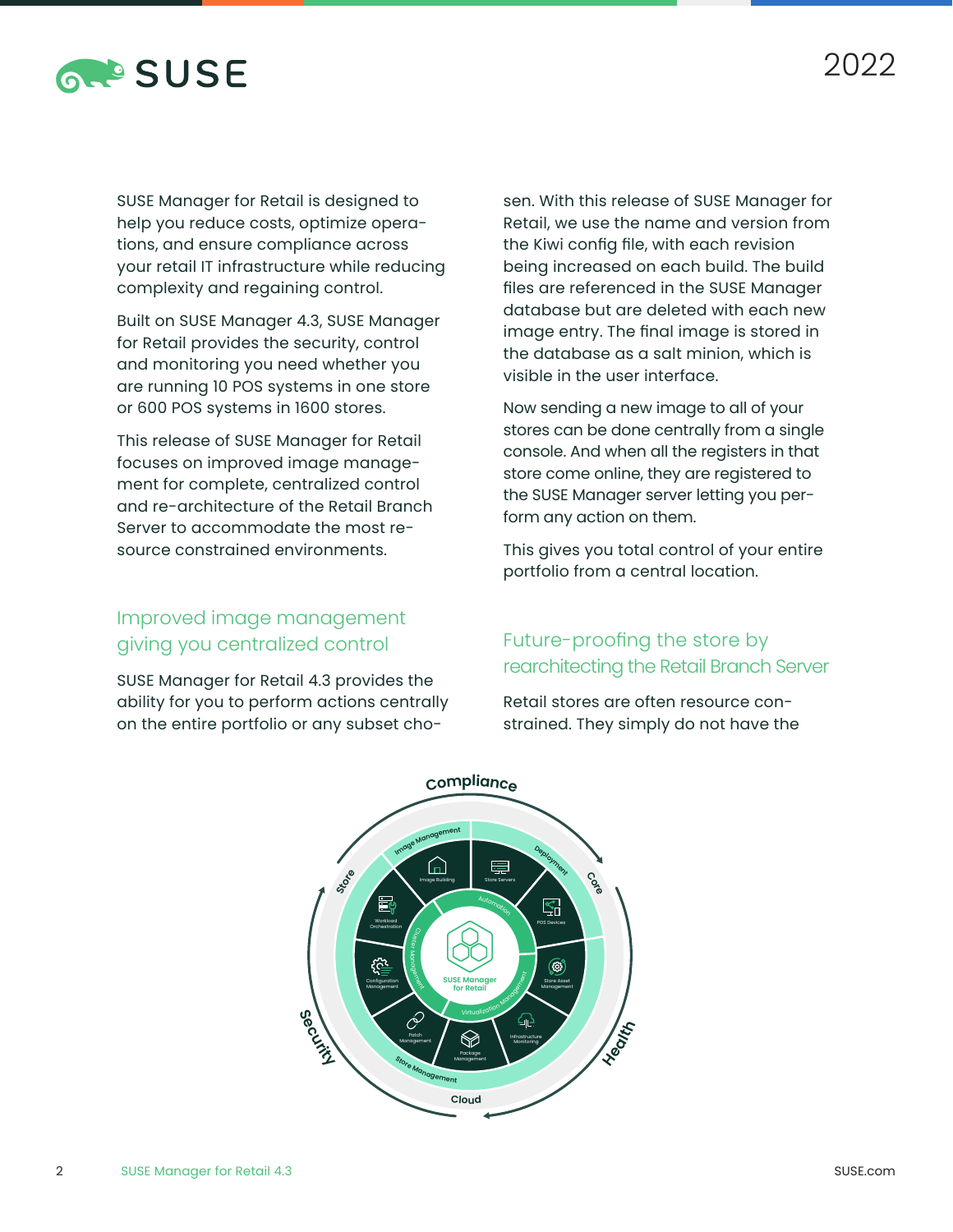

ability capacity in the store to continue add servers or even virtual machines. Delivering the retail branch server as a container provides the needed flexibility for these stores to properly secure, manage, and maintain their POS systems without worrying about the underlying infrastructure.

Containerization of the Retail Branch Server also means they can be installed on top of Kubernetes, increasing the stores future viability and flexibility.

### Modernize POS environments while ensuring reliability and stability with SUSE Linux Enterprise Point-of-Service 15 SP4

Retailers that are running old POS systems and hardware are not equipped for providing omnichannel and seamless shopping experiences. These customer experiences require POS applications with new capabilities and customer services. They need to deploy store applications that run on secure, reliable and stable platforms to guarantee their environment POS is always up. They also need to retire legacy systems as part of digital transformation. They have to think about new store concepts that provide convenience and exceptional experiences to the customers. Retailers introduce the latest POS hardware such as terminals, self-checkout devices, kiosks, or digital signage in order to transform their store concept and to provide exceptional customer experiences.

With SLES 15 SP4 based POS images,

Retailers can deploy the newest POS systems and leverage the latest POS hardware that enables them to create a seamless omnichannel experience to their customers.

#### Enhanced POS environment support with the addition of ARM based POS devices

With SUSE Manager for Retail 4.3, we provide predefined configuration templates to help build POS images based on SLES 15 SP4 for ARM.

We are expecting a prevalence of IoT devices in a store environment in the coming years. Customers will be able to build SLEPOS images for these devices with predefined templates for ARM that can be distributed to the stores and managed with SUSE Manager for Retail.

#### Advanced offline operation using SUSE Manager Hub

With SUSE Manager for Retail 4.1 we introduced the "Hub", a multi-server architecture that allows customers scale to hundreds of thousands of devices. With improvements to the Hub and deployed in a retail environment, we now can offer advanced scalabiity up to 1M devices.

 SUSE Manager for Retail 4.3 continues to offer offline operations in the stores, even when connectivity to the central server is lost. For example, offline patch management allows patch runs even when there's very limited or no connection between the central server and the store during that time.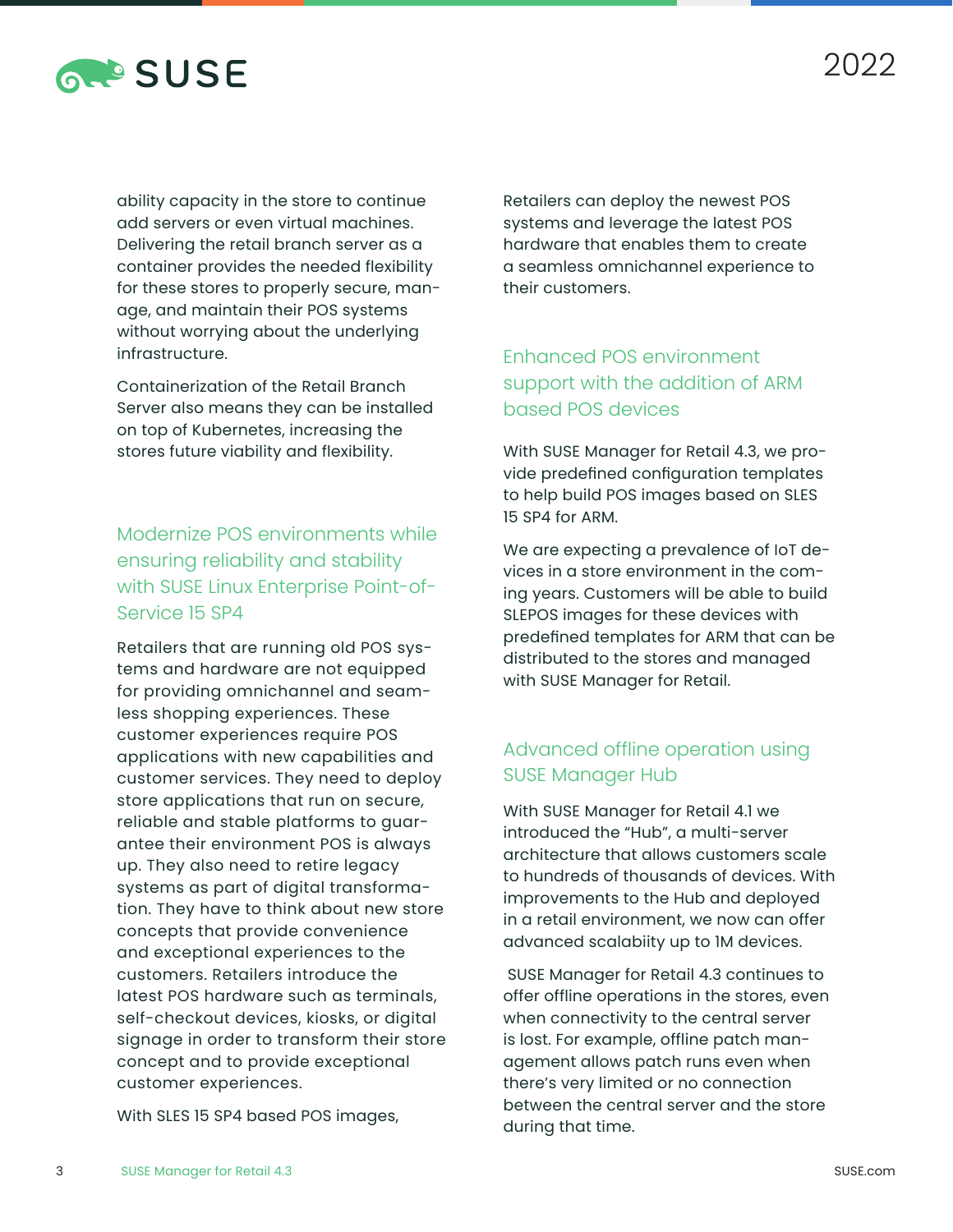

#### Branch server offline deployment

When retailers open new stores, their store infrastructure may be deployed before a network is available at the location. If no Internet connection to the Administration Server is available, the Branch server, used in the SUSE Manager for Retail architecture, can be deployed offline.

those POS images that go out to their various POS devices. These customizations range from company branding, auto-login of users, auto-starting of POS applications to POS system lockdown and hardening settings. This guide will help retailers customize their POS images according to their needs.

#### Streamline customized image creation guide

Every retailer is different and has unique needs about what configuration go on

## For more information

[https://www.suse. com/products/suse](https://www.suse. com/products/suse-manager/)[manager/](https://www.suse. com/products/suse-manager/)